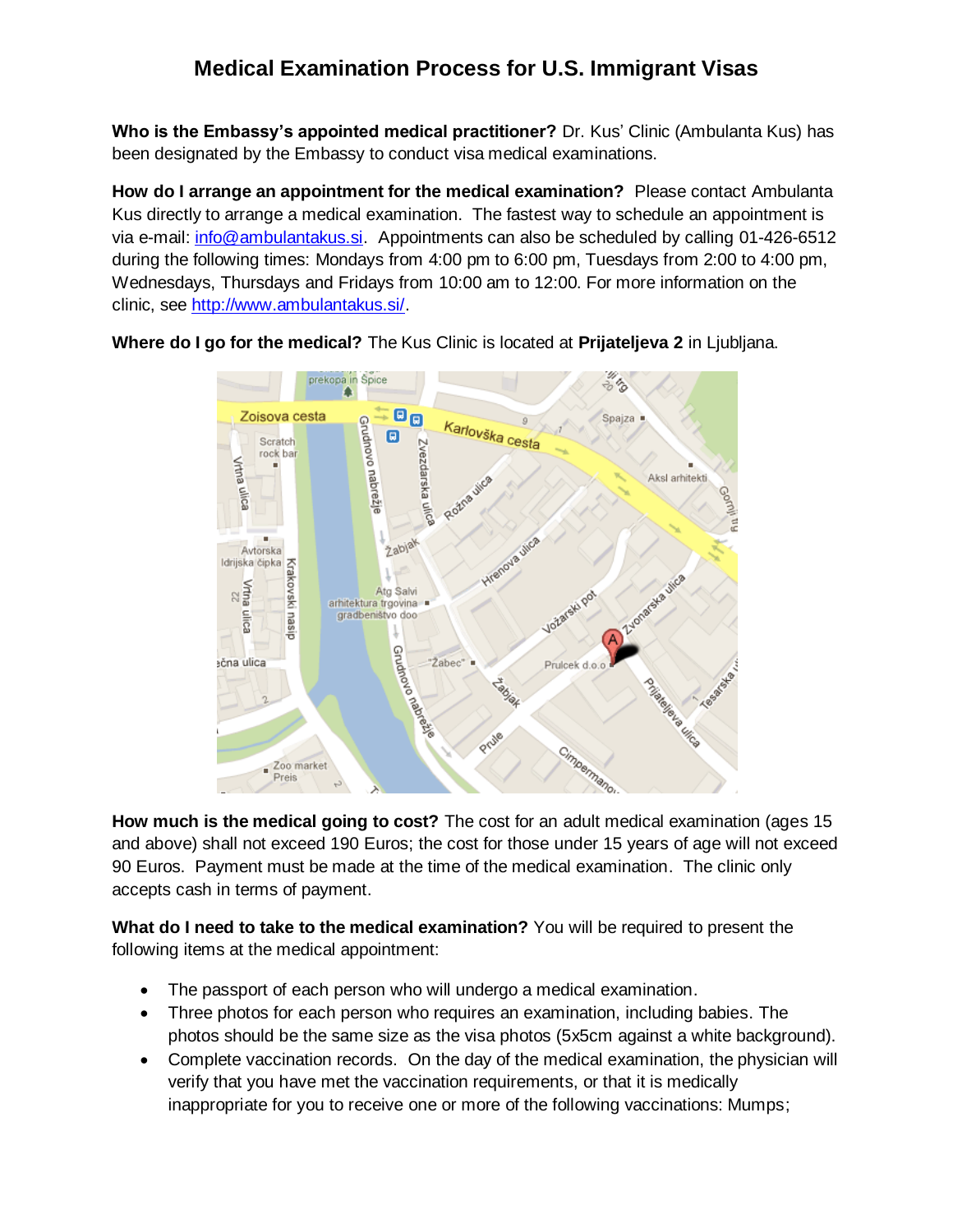# **Medical Examination Process for U.S. Immigrant Visas**

Measles; Rubella; Polio; Tetanus and Diphtheria Toxoids; Pertussis, Hepatitis B, Varicella, Pneumococcal, and Influenza. To assist in this process, please obtain a copy of your immunization record from your regular doctor. If you do not have a vaccination record, the panel physician will refer you to Zavod za zdravstveno varstvo for the necessary vaccines.

- Individuals with a history of tuberculosis should present prior X-rays and medical reports.
- Individuals who are receiving, or have received medical treatment, should present their medical records, test results, and the dosage of any medication currently being taken.
- Any prescription eyeglasses and/or hearing aids.

**What to Expect at the Medical Examination** The medical examination is conducted by the Embassy's appointed panel physician. It consists of a physical examination (eyes, ears, nose, throat, extremities, heart, lungs, abdomen, lymph nodes, skin and external genitalia), a chest Xray and a blood test. The blood test and X-ray are generally not required of persons under the age of 15. Chest X-rays will be taken at Kraut Vladimir, Ambulanta interne medicine, (Koprska 94a, Ljubljana, phone: 01-256-2390, email: [vladimir.kraut@siol.net,](mailto:vladimir.kraut@siol.net) website: [http://www.dzdravje.si/?q=node/2038.](http://www.dzdravje.si/?q=node/2038))

Every adult requires a chest X-ray to immigrate. This means that if a woman is pregnant, she must decide whether to consent to a chest X-ray or postpone the immigration process until after the birth of the baby. If a pregnant woman consents to the chest X-ray, she will be provided with abdominal and pelvic protection with double-layer, wrap-around lead shields. If a pregnant woman does not want to undergo a chest X-ray, she should contact the Consular Section to reschedule her visa interview after the birth of the child and the completion of the medical exam.

NOTE: The examining physician may, at his discretion, require additional X-rays or tests to accurately evaluate your medical condition(s). The applicant is responsible for payment of these costs, which will be in addition to those for the basic examination.

**How long will it take for the medical results to be released?** In most cases, the medical report and X-ray will be ready one week after your examination. If, during the course of your examination, it is found necessary to refer you to a specialist for a further diagnosis, the panel physician will assist you in locating one. In such cases, the medical report will only be completed after the panel physician reviews the notes from the specialist.

**IMPORTANT NOTICE:** The Consular Officer must conduct the immigrant visa interview and review your medical records before a decision can be made as to whether you are eligible to receive a visa. *Please do not make purchase plane tickets, make travel arrangements or take any irrevocable actions (like selling your house or quitting your job) until the visa has been issued and you have it in your hand.*

### **Frequently Asked Questions**

**Can I go to a different medical facility or to my own doctor?** No. Only Ambulanta Kus has been authorized to conduct medical examinations on behalf of the U.S. Government.